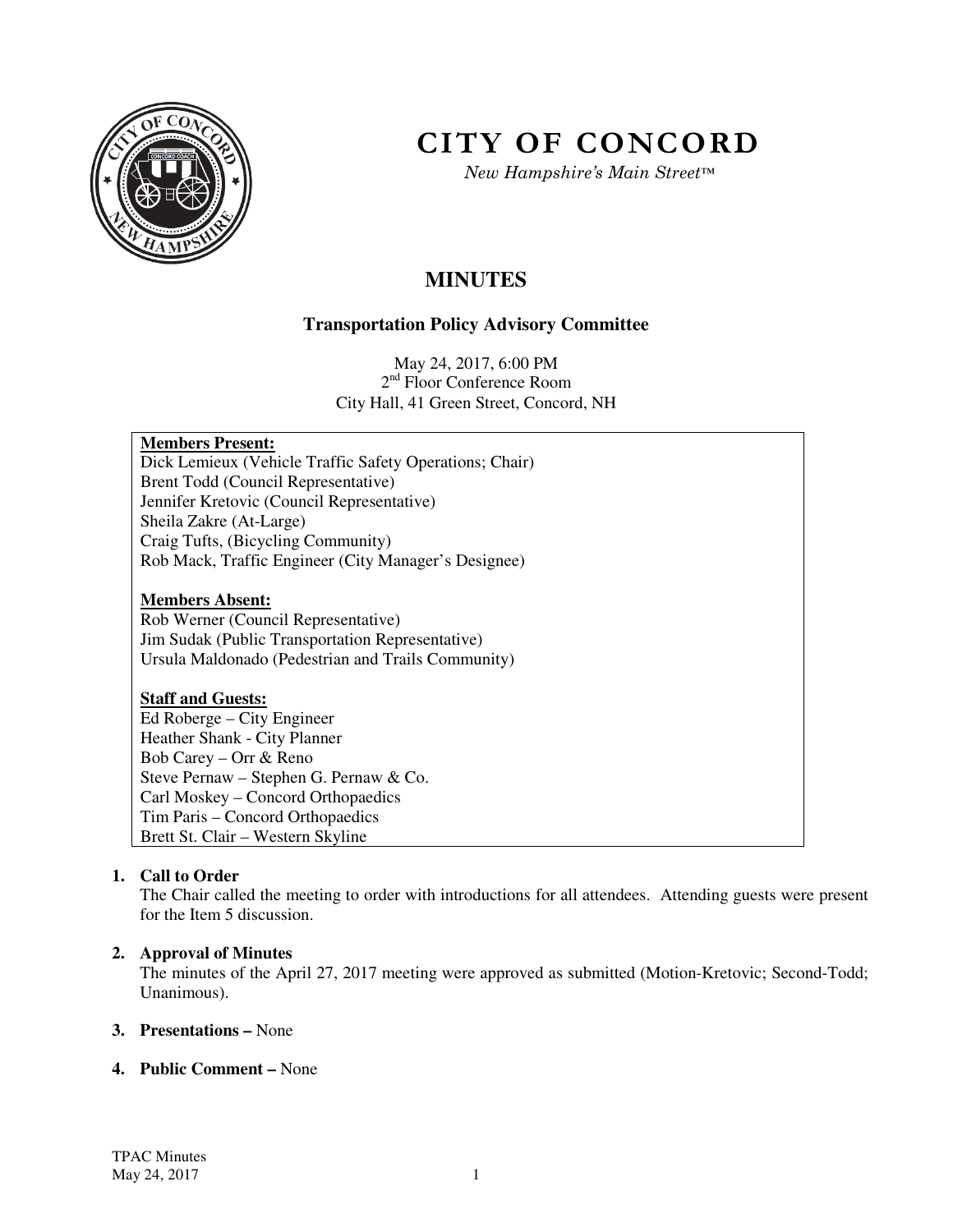# **5. New Business**

#### **a. Pleasant Street Rezoning Proposal**

The Chair noted that this topic was introduced to TPAC last month by Planning staff for purpose of getting TPAC feedback on the transportation implications of the proposed rezoning proposal. The proposal would be presented to the Planning Board in the near future, and a traffic study of the Pleasant Street corridor near the rezoning area would be part of that presentation. The Concord Orthopaedics' design team was in attendance to describe the rezoning proposal and present the traffic study findings.

Bob Carey overviewed Concord Orthopaedics' proposal to rezone portions of several properties along Pleasant Street about one-third of a mile west of the Langley Parkway intersection. A potential change in area zoning from medium density residential to institutional would allow initial development of a proposed 20,000 square foot ambulatory surgical center, a facility that would support the existing Concord Orthopaedics facility at the corner of Pleasant Street and Langley Parkway. It was estimated that the rezoning could allow, in the long term, a maximum development of about 262,000 square feet of medical, office and educational uses. Heather Shank presented the history of zoning changes in this area, but noted that staff was seeking an opinion from TPAC on only the transportation aspects of the rezoning proposal. This opinion, together with others from various city committees, would be provided to the Planning Board to support their review of the proposal.

Steve Pernaw presented an overview of a draft traffic study that would be finalized in the coming weeks. The requirements of the study were coordinated with Engineering and Planning staff. The study area extended from the rezoning area eastward through and including the signalized intersections at Pleasant Street/Langley Parkway, Pleasant Street/Concord Hospital East Driveway and Pleasant Street/Warren Street/Fruit Street. Traffic counts were conducted at all study-area intersections to document current AM and PM commuter peak-period traffic flows. The traffic impact of the proposed surgical center was assessed for a 2018 opening year and a 2035 horizon year. The 2035 horizon year analysis also considered both: the implementation (or not) of the proposed Langley Parkway Phase 3 extension to Bouton Street; and the estimated build-out (or not) of the proposed rezoning area. The City's 2015 Transportation Feasibility Study for the Langley Parkway Phase 3 project was used to develop traffic projections for the 2035 horizon year analysis.

TPAC members discussed aspects of the study and noted several items that might be further considered in the TPAC review. What are the costs of future roadway and intersection improvements necessary for the full development of the rezoned area and who would pay for them? What would be the impact of additional rezoning-area traffic on traffic cutting through the upper School Street neighborhood? Will there be less traffic impact if higher development density was continued within the existing institutional zone rather than add additional developmental area by rezoning? It was felt that a comparative matrix of alternatives and impacts would assist TPAC in its review. The Chair tabled further discussion until next month when the finalized traffic study, and staff's review of same, was available for TPAC review.

#### **6. Old Business**

# **a. Review of TPAC-Bike/Ped plans for a bike-lane/cycle-track demonstration**

Craig Tufts reported that TPAC-BP met earlier this month and cancelled further planning for a demonstration project this year. Consideration of a demonstration on Broadway in conjunction with the National Night Out event this August resulted in concerns from the police department related to the National Night Out event. Another issue was the unexpectedly-high cost of temporary pavement marking changes along Broadway that would be needed to re-delineate the street for temporary bicycle lanes and revised parking areas.

TPAC members discussed alternative venues for a potential future bike-lane demonstration. Options included: the summer farmers market downtown; an event in Penacook coordinated with the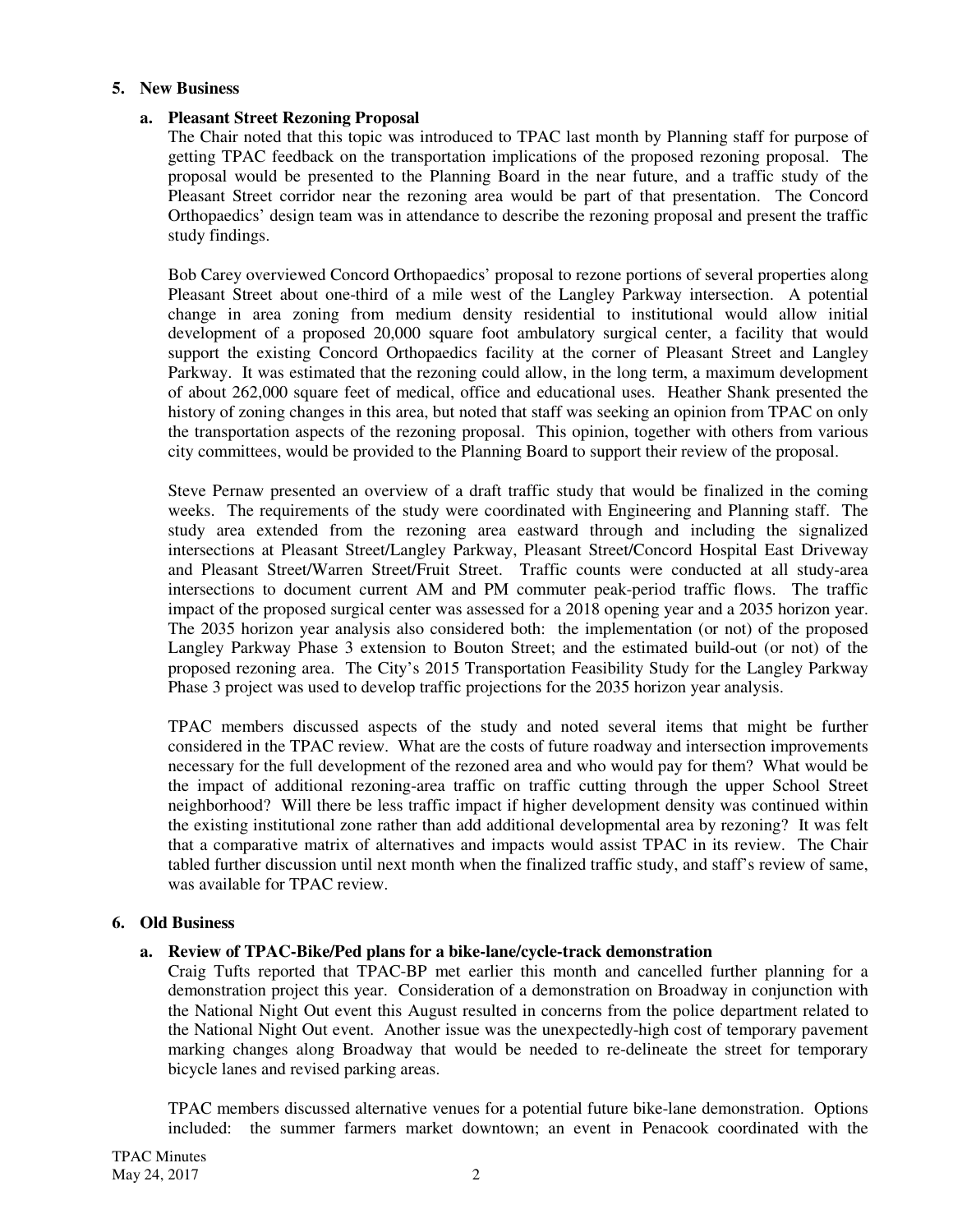Penacook Village Association; and an event on Storrs Street. Ed Roberge would explore potential funding that might facilitate such a demonstration project. Heather Shank offered more staff support from Planning if needed.

# **7. Consent Reports**

# **a. Acceptance of Subcommittee Minutes**

The following subcommittee reports were accepted by unanimous consent: Bicycle/Pedestrian – April 3, 2017; and Public Transportation – April 18, 2017.

# **8. City Council Meeting Update**

Rob Mack reported that at its May 8, 2017 meeting, City Council forwarded the referral on Franklin Street speeding (Item 9b, below) to TPAC.

# **9. TPAC Referrals from City Council, Staff and Chair**

**a. Referral from Councilor Kretovic regarding a resident request for review of the curb line constructed at the driveway to #244 N. State Street**

Following up on TPAC's discussion of this request last month, Ed Roberge reported that he had received an estimate from the contractor to revise the curb location along Mr. Rascka's side of the driveway. The final price for this work is still being negotiated. It is anticipated that this work can be performed by the contractor together with the remaining punch-list items for Route 3 North project. Ed Roberge will report back to TPAC at the next meeting.

# **b. Referral from Councilor Champlin regarding a constituent concern on Franklin Street speeding**

Rob Mack reported that TOC discussed this item at its May 16, 2017 meeting. At issue is a resident concern with speeding traffic on Franklin Street and a request to consider installing multi-way stop signs at Rumford, Lyndon and Jackson Streets to slow traffic. Franklin Street in this area is 40 feet wide with parking on both sides and painted center and edge lines. Crosswalk bump-outs are located at the Franklin/Rumford and Franklin/Jackson intersections. The street is classified as an Urban Collector Street and services about 3,500 daily vehicles. Much of that volume is commuter traffic from the I-393 corridor that uses Franklin Street as an intermediate route to get to the regional medical campus and state office park to the west. Franklin Street is also listed as one of the City's emergency response routes. A speed study conducted in 2013 indicated average speeds of about 30 mph and 85th percentile speeds of about 35 mph (the speed limit is 30 mph). A small percentage of traffic was recorded as travelling at excessive speeds.

Regarding the request for stop signs, traffic volumes and crash history at the subject intersections were well below the Federal thresholds for considering multi-way stop control. Additionally, City policy precludes the addition of stop signs solely for the purpose of 'speed control'. Also per city policy, vertical deflection to control speed, such as bump-outs, are inappropriate on a street like Franklin Street as it is both an emergency response route and an urban collector route. Another consideration related to the request to add more stop signs would be the added stop-and-go noise of accelerating and decelerating Franklin Street traffic for residents living near affected intersections.

TOC did not support the addition of multi-way stop signs for speed control at the requested intersections. TOC also felt strongly that the proposed Langley Parkway Phase 3 project could make a long-term improvement to livability along this section of Franklin Street by diverting away a substantial volume of traffic, and particularly the daily commuter cut-through between I-393 and the medical campus area. TOC noted that overall speeds seemed reasonable, but recommended speed enforcement to target the more-aggressive speeders. CPD would conduct targeted enforcement and report progress back to TOC next month. The Chair tabled discussion of this item and asked for staff to report back to TPAC next month with the results of the targeted enforcement.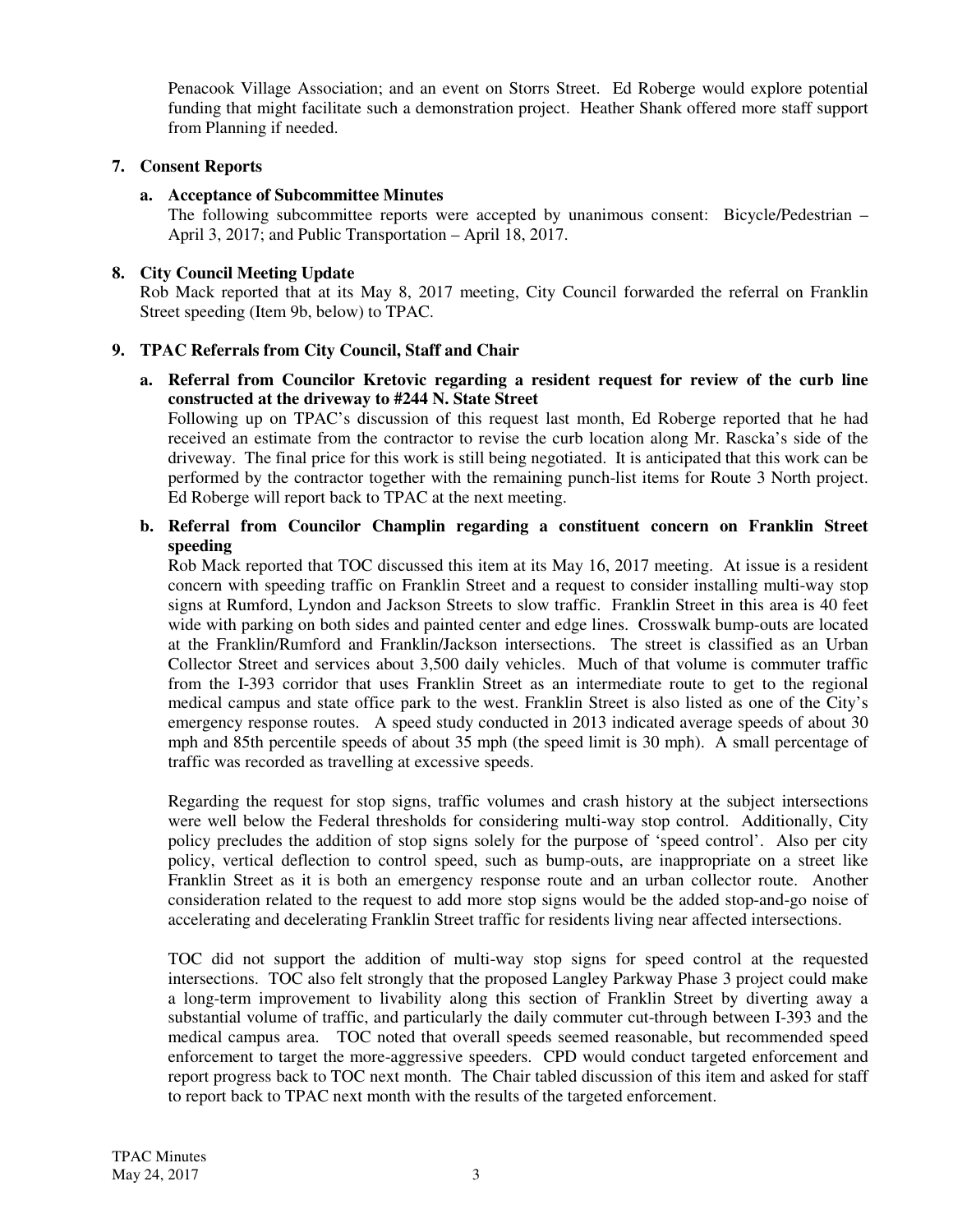#### **10. Status Report on Subcommittees**

#### **a. Bicycle/Pedestrian Committee (TPAC-BP), Craig Tufts**

Craig Tufts reported that TPAC-BP met earlier this month and discussed the proposed bikelane/cycle-track demonstration project on Broadway (see Item 6a, above).

# **b. Public Transportation Committee (TPAC-PT), Sheila Zakre**

Sheila Zakre reported that TPAC-PT met last week and discussed the CAT Bus Service study being conducted by RLS. RLS is developing a user survey for distribution in June. Attendees reviewed the draft questionnaire and suggested a few modifications which staff will submit to RLS. Sheila also noted that the subcommittee would like to consider occasional meetings in other venues to be more accessible to transit users that might not otherwise have the opportunity to come to City Hall for regular meetings. It was thought that public feedback from this outreach could be helpful in augmenting RLS's study efforts. Staff would see if RLS has set any dates yet for public information meetings. TPAC members concurred with the subcommittee's efforts.

Sheila Zakre also reported on the subcommittee's investigation into the issue of sidewalk snow maintenance at bus stops. The subcommittee is recommending consideration of making snow plowing a 'high priority' at the top-ten high-use bus stops in the city. 'High priority' would be the same as the sidewalks in the downtown area. Of the ten stops, four were already high-priority due to their downtown location. One stop on Ormond Street with 'normal priority' was felt acceptable due to low street traffic volumes. The remaining five stops (on US 3 North, and Loudon Road) would be increased from 'normal and school-route' priorities to 'high priority. TPAC members concurred with this recommendation. The Chair suggested that the subcommittee draft a recommendation to priorityclear these top-ten bus stops for TPAC review at the next meeting. TPAC would then formally consider forwarding this recommendation to City Council.

# **c. Traffic Operations Committee (TOC), Rob Mack**

Rob Mack reported that TOC met on May 16, 2017 and discussed: the Franklin Street speeding referral (see Item 9b, above); and traffic operations at the Pleasant/Green/South intersection following the recent change in signal phasing there.

# **11. Staff Updates**

# **a. Loudon Road Corridor Improvements (CIP 19)**

Ed Roberge reported that construction bids on the project would be opened tomorrow. A mid-June construction start is anticipated. The engineering estimate was about \$1.5M.

# **b. Mountain/Shawmut/East Side/Exit 16 Roundabout (CIP 24)**

Ed Roberge reported that construction is underway with current efforts focused on utility relocation.

#### **c. Merrimack River Greenway Trail (CIP 543)**

Ed Roberge reported that the design team would meet with NHDES on May 31, 2017 to discuss alternative alignments for the trail as requested by NHDES to facilitate review of potential environmental impacts and avoidance.

#### **d. I-93 Bow-Concord (NHDOT)**

Ed Roberge noted that NHDOT would be hosting two public information meetings on the project: a meeting in Bow on May 31, 2017; and a meeting in Concord on June 1, 2017.

#### **e. Storrs Street Extension North (CIP 18)**

Ed Roberge reported that further development of this project has been put on hold until the NHDOT better defines its intended alternative(s) for the I-93 Bow-Concord study. He noted that staff had met with both Pan-Am Railroad and NHDOT to discuss implications of the project's alternatives on Pan-Am's rail facilities there. At that meeting, Pan-Am appeared agreeable to using their 'south yard' (area south of the Capital Plaza Shopping Center) for future train operations, while their 'north yard' (area between Stickney Avenue and Storrs Street North) could become available for city use. Ed Roberge noted that these options would be documented in the study's final report.